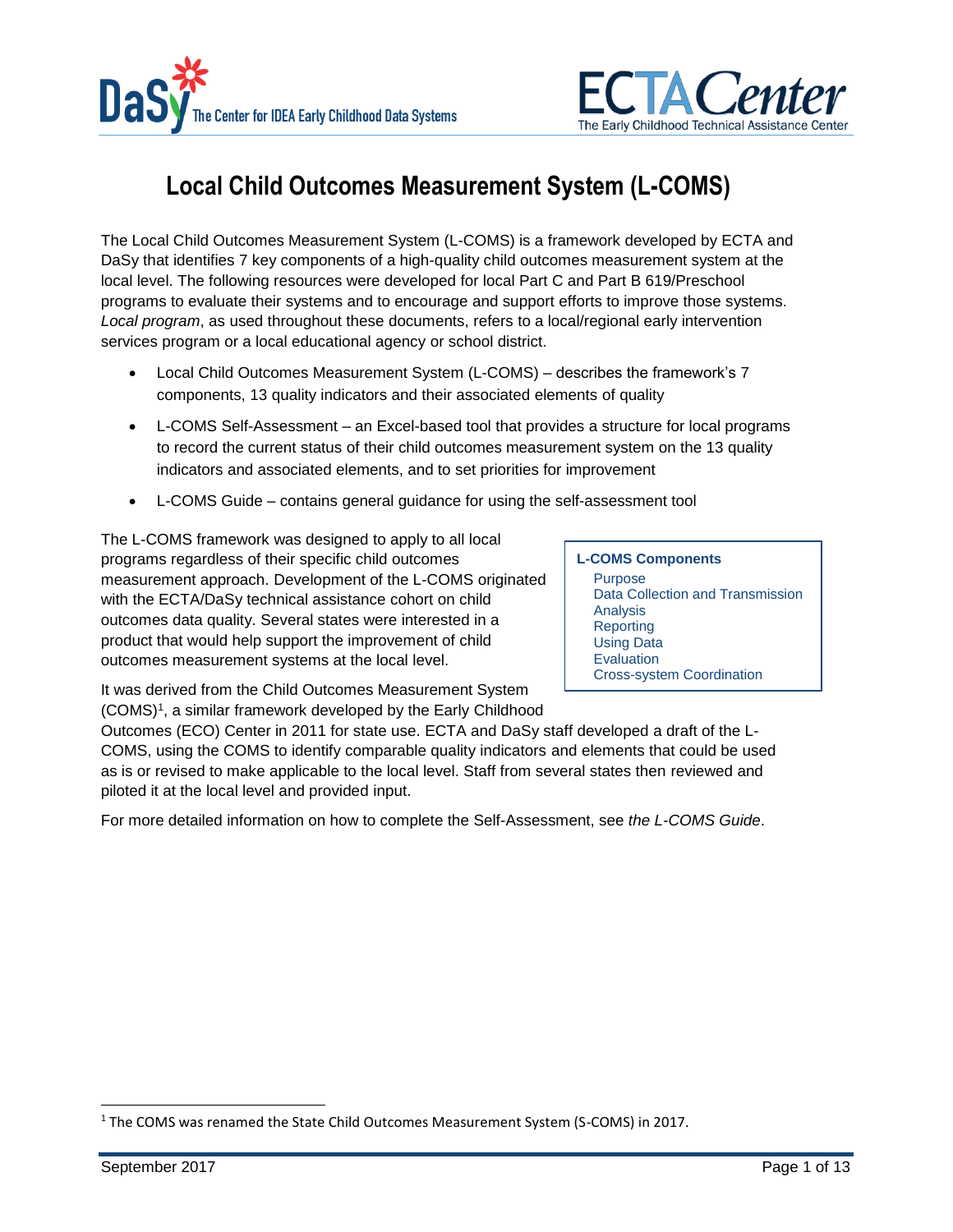### **Acknowledgments**

This tool was developed by the Center for IDEA Early Childhood Data Systems (DaSy) and the Early Childhood Technical Assistance Center (ECTA) with input from state and local programs/districts. DaSy and ECTA gratefully acknowledge the review and feedback provided by the Washington Early Support for Infants and Toddlers program, the Vermont Agency of Education, Early Childhood Special Education Services program, and the Illinois Early Intervention program.

Please cite as:

Nelson, R., Kelley, G., Hebbeler, K., Vinh, M., Gillaspy, K., Barton, L., & Reid, J. K. (2017). *Local child outcomes measurement system (L-COMS)*. Chapel Hill, NC: Early Childhood Technical Assistance Center. Retrieved from [http://ectacenter.org/](http://ectacenter.org/eco/assets/pdfs/L-COMS_Framework.pdf)eco/assets/pdfs/L-COMS\_Framework.pdf

Version: September 2017

The contents of this tool and guidance were developed under grants from the U.S. Department of Education, #H326P120002 and #H373Z120002. However, those contents do not necessarily represent the policy of the U.S. Department of Education, and you should not assume endorsement by the Federal Government. Project Officers: Meredith Miceli, Richelle Davis, and Julia Martin Eile.

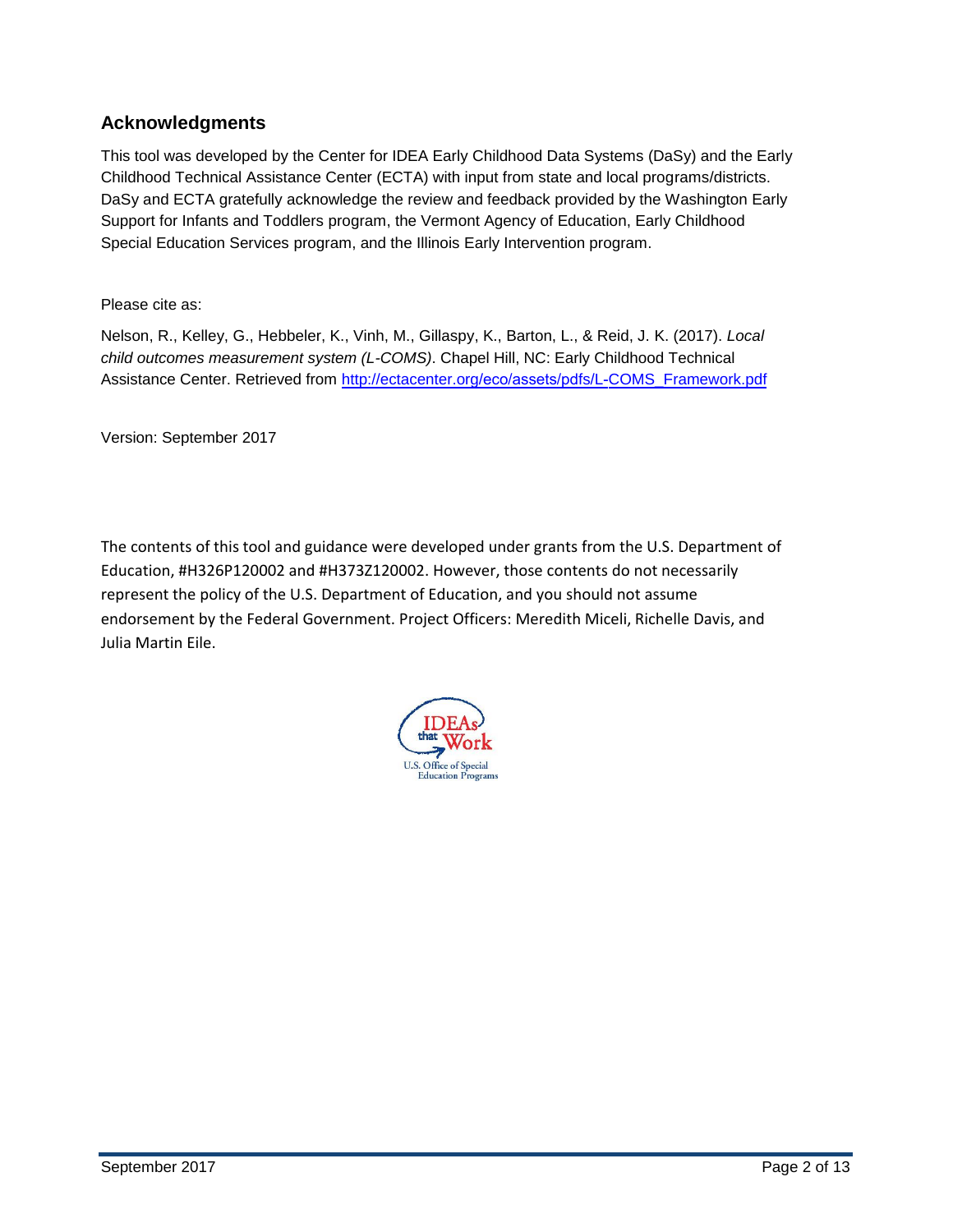## **L-COMS Components and Quality Indicators**

| <b>Purpose</b>                                                                                                                               |  |
|----------------------------------------------------------------------------------------------------------------------------------------------|--|
| Local program has articulated purpose(s) of L-COMS.<br>PR1.                                                                                  |  |
| <b>Data Collection and Transmission</b>                                                                                                      |  |
| DC1.<br>Data collection procedures are carried out efficiently and effectively.                                                              |  |
| DC <sub>2</sub><br>Providers, supervisors, and others involved in data collection have the required knowledge,<br>skills, and commitment.    |  |
| Local program's method for entering, transmitting, and storing data is effective and efficient.<br>DC3.                                      |  |
| <b>Analysis</b>                                                                                                                              |  |
| Local program identifies accountability and program improvement questions related to child<br>AN1.<br>outcomes.                              |  |
| <b>AN2.</b><br>Local program analyzes data in a timely manner.                                                                               |  |
| Local program ensures completeness and accuracy of data.<br>AN3.                                                                             |  |
| <b>Reporting</b>                                                                                                                             |  |
| Local program interprets, reports, and communicates information related to child outcomes.<br>RP <sub>1</sub>                                |  |
| <b>Using Data</b>                                                                                                                            |  |
| Local program makes regular use of information on child outcomes to improve programs.<br><b>UD1.</b>                                         |  |
| <b>Evaluation</b>                                                                                                                            |  |
| Local program evaluates its L-COMS regularly.<br>EV <sub>1</sub> .                                                                           |  |
| <b>Cross-system Coordination</b>                                                                                                             |  |
| Part C and Part B 619 coordinate child outcomes measurement.<br>CC <sub>1</sub>                                                              |  |
| CC <sub>2</sub> .<br>Child outcomes measurement is coordinated across early childhood programs in<br>community/regional area                 |  |
| Local program has a longitudinal data system to link child outcomes data from EC program<br>CC <sub>3</sub> .<br>participation to K-12 data. |  |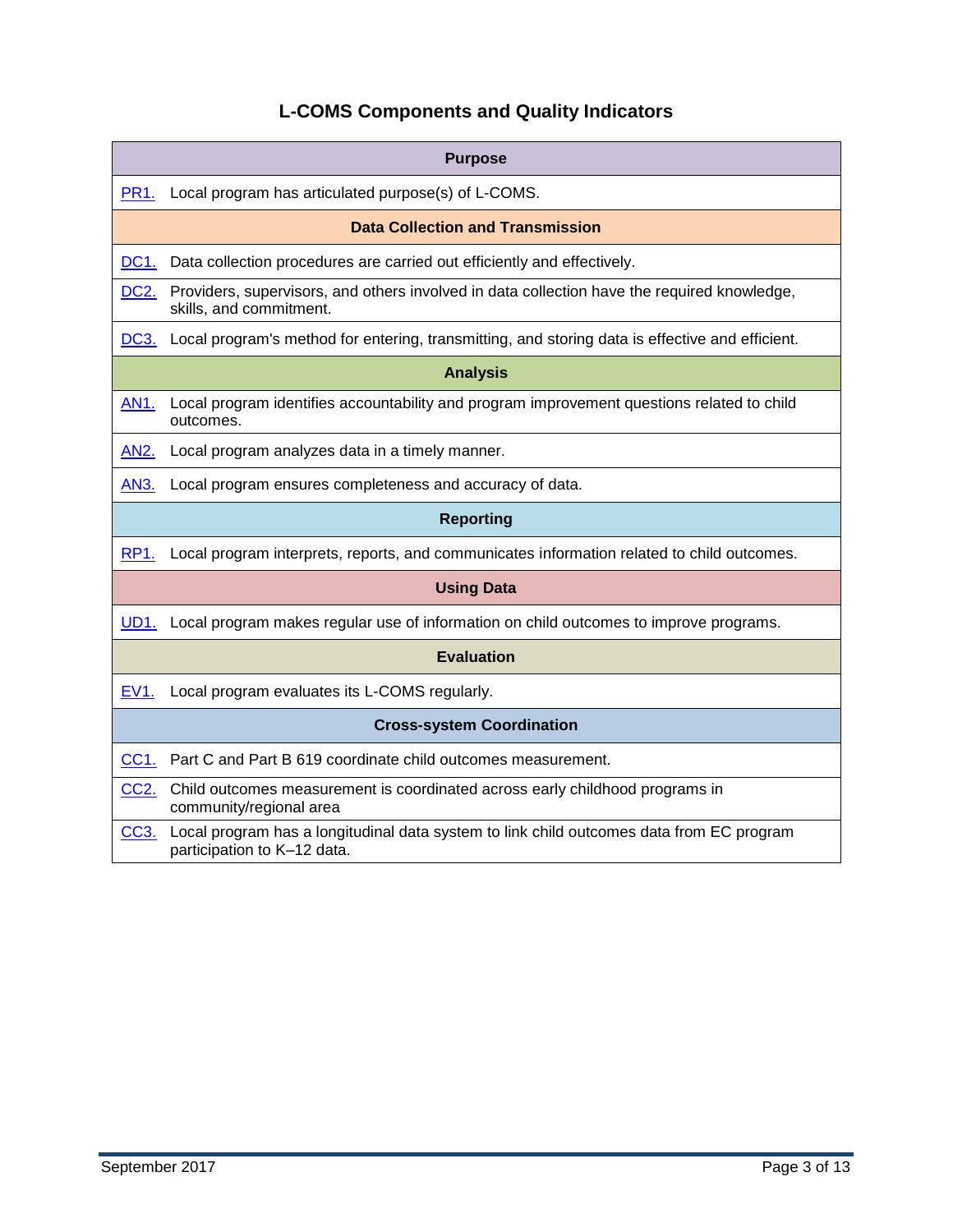## **Purpose**

<span id="page-3-0"></span>**Quality Indicator PR1:** Local program has articulated purpose(s) of L-COMS.

#### **Elements of Quality**

- PR1a. Written statement addresses why data are being collected and how data will be used. Statement specifies who will use the data and for what purposes.
- PR1b. Purposes include meeting reporting requirements and providing ongoing information for data-based decision-making for program improvement.
- PR1c. The purpose statement is identical to or consistent with purpose as articulated by the state.

PR1d. Statement is easily accessible to local administrators, providers, and general public.

PR1e. Stakeholders were involved in development of the purposes.

PR1f. Program staff fully understands why outcomes data are collected and how they are being used for program improvement.

PR1g. Families receiving services are fully informed of the purpose of collecting data on outcomes.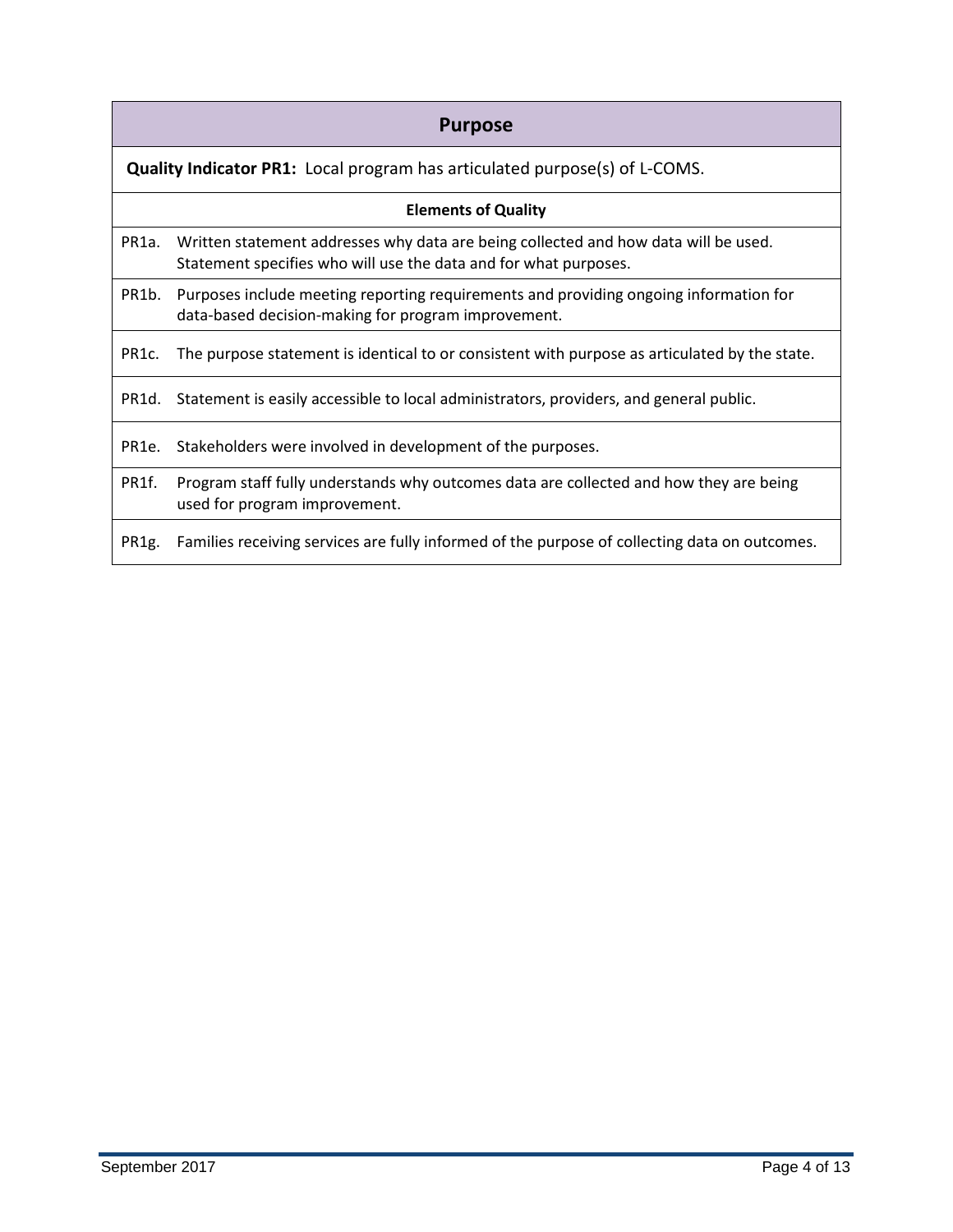## **Data Collection and Transmission**

<span id="page-4-0"></span>**Quality Indicator DC1:** Data collection<sup>2</sup> procedures are carried out efficiently and effectively.

#### **Elements of Quality**

DC1a. Local program has clear and comprehensive written policies and procedures describing the outcomes data collection process and staff roles and responsibilities.

DC1b. Policies and procedures for data collection are readily accessible.

DC1c. Procedures are revised as necessary and a systematic process exists for communicating changes in a timely manner.

DC1d. Families are fully informed about the data collection.

DC1e. Processes are available to facilitate efficient and complete data collection.

- DC1f. Local program has evidence that the data collection procedures are being implemented with high fidelity.
- DC1g. Ongoing support and technical assistance for data collection issues are readily available; problems are addressed in a timely fashion.
- DC1h. There are structures (e.g., time for teaming, support for engaging families, space, sufficient resources) in place to ensure the collection of quality child outcomes data.
- DC1i. Local program has policies and procedures that identify child outcomes information and supporting documentation to be included in the child's record and provided to families as part of that record.

l

<sup>&</sup>lt;sup>2</sup> Data collection refers to the set of activities resulting in good outcomes data, e.g., administration and scoring of assessment tool(s) either as stand-alone data or as a data source for the Child Outcomes Summary (COS) rating, discussion of multiple sources of information to select COS rating.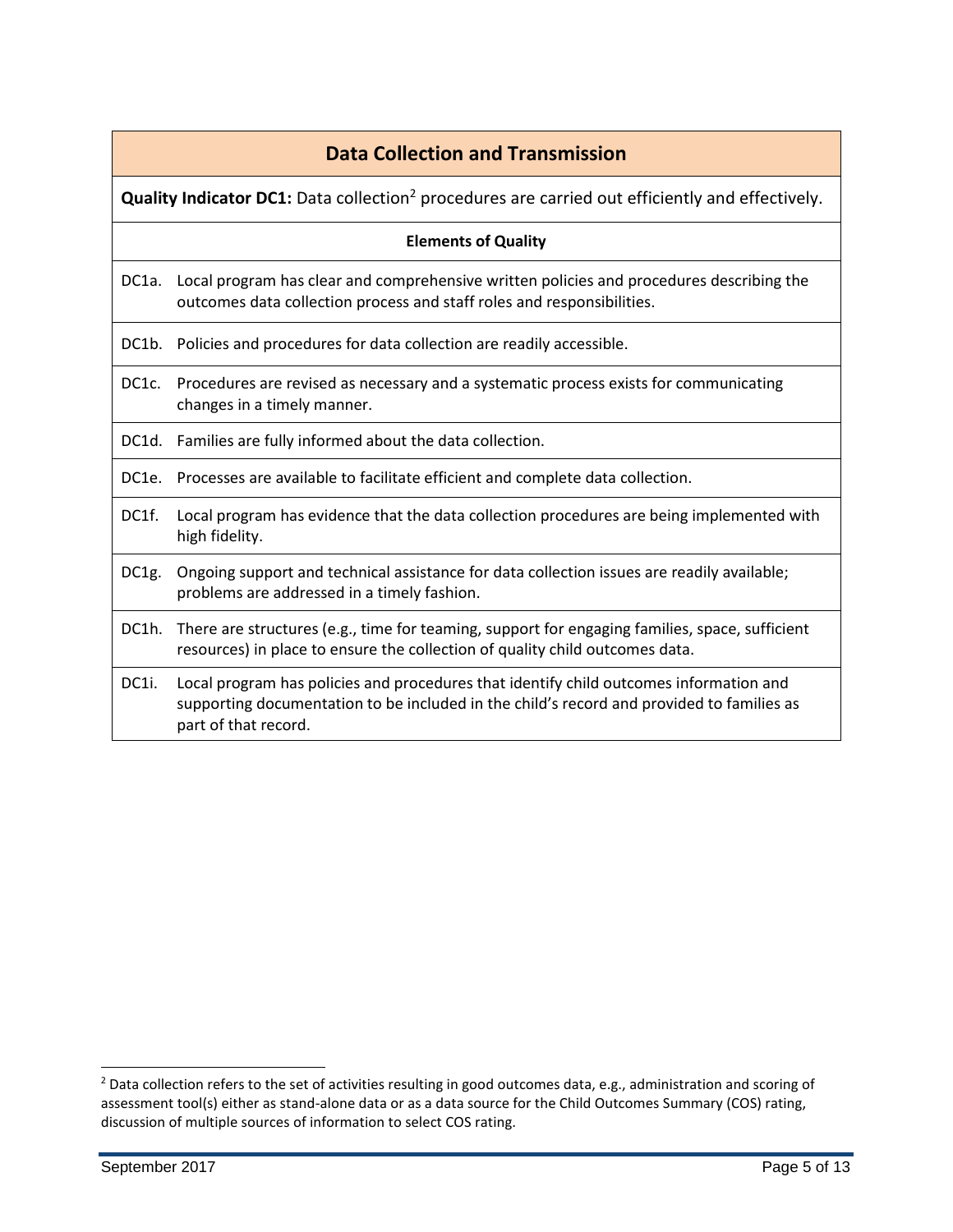<span id="page-5-0"></span>**Quality Indicator DC2:** Providers, supervisors, and others involved in data collection have the required knowledge, skills, and commitment<sup>3</sup>.

|                    | <b>Elements of Quality</b>                                                                                                                                                      |
|--------------------|---------------------------------------------------------------------------------------------------------------------------------------------------------------------------------|
| DC <sub>2</sub> a. | Professional development is consistent with and incorporates information in state policies,<br>procedures, and guidance related to outcomes data collection.                    |
| DC2b.              | Local program has written expectations for professional development for outcomes data<br>collection and supervision of data collection.                                         |
| DC <sub>2</sub> c. | Local program has articulated competencies, aligned with those of the state, related to data<br>collection for all those involved in child outcomes measurement.                |
| DC <sub>2</sub> d. | Professional development for outcomes data collection is integrated in overall professional<br>development for service delivery.                                                |
| DC <sub>2</sub> e. | New staff members and/or newly contracted providers are trained in data collection<br>procedures before they are expected to provide data.                                      |
| DC <sub>2</sub> f. | Local program has process for ensuring staff, including contracted providers, have been<br>trained and have the requisite competencies.                                         |
| DC <sub>2g</sub> . | Local program has evidence that all or almost all staff have the requisite competencies.                                                                                        |
| DC2h.              | Local program provides readily accessible, ongoing support to all staff participating in<br>outcomes data collection, for example, through supervision, mentoring and coaching. |
| DC <sub>2i</sub> . | Local program has ongoing feedback loop to evaluate and revise professional development.                                                                                        |
|                    |                                                                                                                                                                                 |

l

<sup>&</sup>lt;sup>3</sup> Good assessment procedures are essential for valid child outcomes data. Examining the quality of assessment procedures is beyond the scope of this scale but local programs/districts are encouraged to familiarize themselves with the principles of good assessment and examine the extent to which these principles are being consistently applied.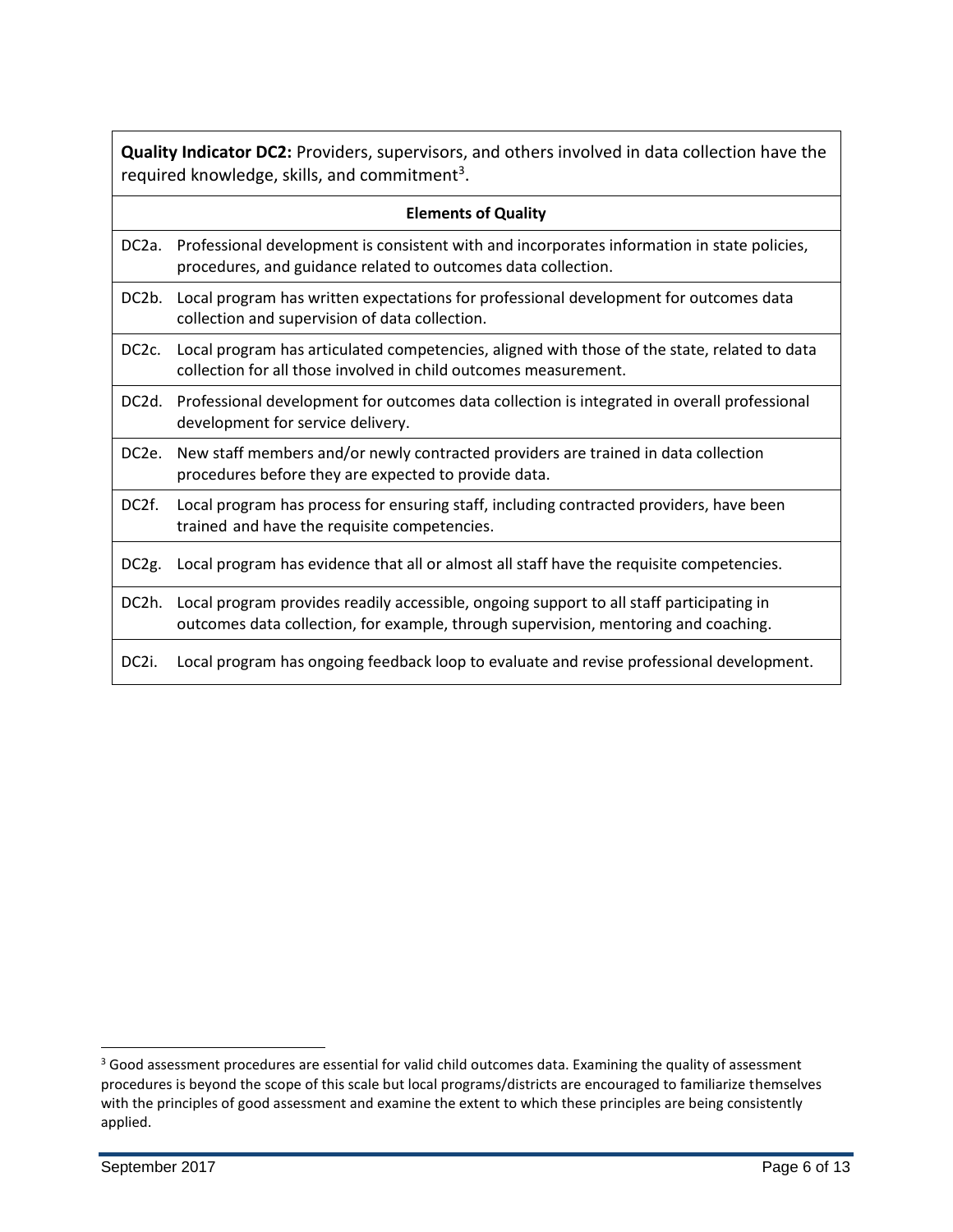<span id="page-6-0"></span>**Quality Indicator DC3:** Local program's method for entering, transmitting, and storing data is effective and efficient.

#### **Elements of Quality**

DC3a. Local program has a data system in place to collect and store high-quality outcomes data.

DC3b. Data elements to be used for outcome analyses are entered efficiently and accurately.

DC3c. Systematic checks on data entry are in place.

DC3d. Local program staff entering and transmitting data have access to necessary hardware and software and know how to use them.

DC3e. Technology support is effective.

DC3f. Procedures are in place to communicate changes/updates that have been made to data system.

DC3g. Local program staff have real-time access to the data. Data system is web-based.

DC3h. Child-level outcomes data can follow child across programs/districts electronically as needed.

DC3i. Local program staff handling data understand and protect confidentiality.

DC3j. Data system protects confidential information.

DC3k. Protocols for archiving data are in place.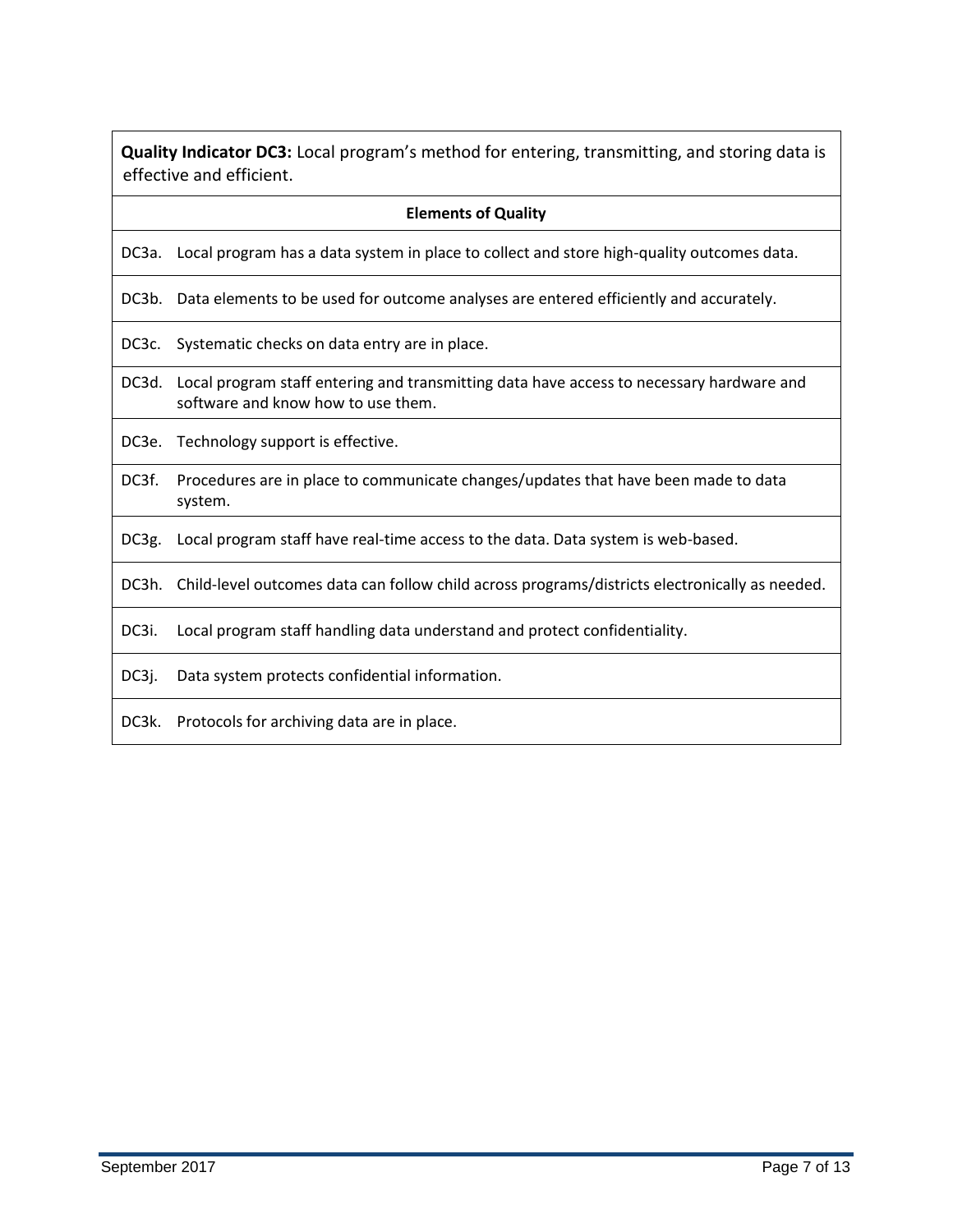## **Analysis**

<span id="page-7-0"></span>**Quality Indicator AN1:** Local program identifies accountability and program improvement questions related to child outcomes.

#### **Elements of Quality**

AN1a. Local program has a written set of publicly available accountability and program improvement questions related to child outcomes.

AN1b. The questions were developed with broad stakeholder input, including families.

AN1c. The questions are aligned with the vision and purposes of the local program's outcomes measurement system.

AN1d. The questions address how outcomes relate to child, family, and service characteristics.

- AN1e. Answers to the questions will provide useful information for accountability and program improvement.
- AN1f. Local program regularly reviews and revises the questions.

<span id="page-7-1"></span>

| <b>Quality Indicator AN2:</b> Local program analyzes data in a timely manner. |                                                                                                                                    |  |
|-------------------------------------------------------------------------------|------------------------------------------------------------------------------------------------------------------------------------|--|
| <b>Elements of Quality</b>                                                    |                                                                                                                                    |  |
|                                                                               | AN2a. Local program can access all the data elements necessary to address its accountability and<br>program improvement questions. |  |
| AN2b.                                                                         | Local program has sufficient resources to conduct data analyses in a timely and accurate<br>manner.                                |  |
| AN2c.                                                                         | Local program keeps records as to how the analyses were conducted.                                                                 |  |
|                                                                               | AN2d. Local program conducts analyses or works with another entity to conduct analyses in a timely<br>and accurate manner.         |  |
|                                                                               | AN2e. Local program follows state policy or guidance with regard to data analysis.                                                 |  |
| AN2f.                                                                         | Local program conducts ad hoc analyses as needed.                                                                                  |  |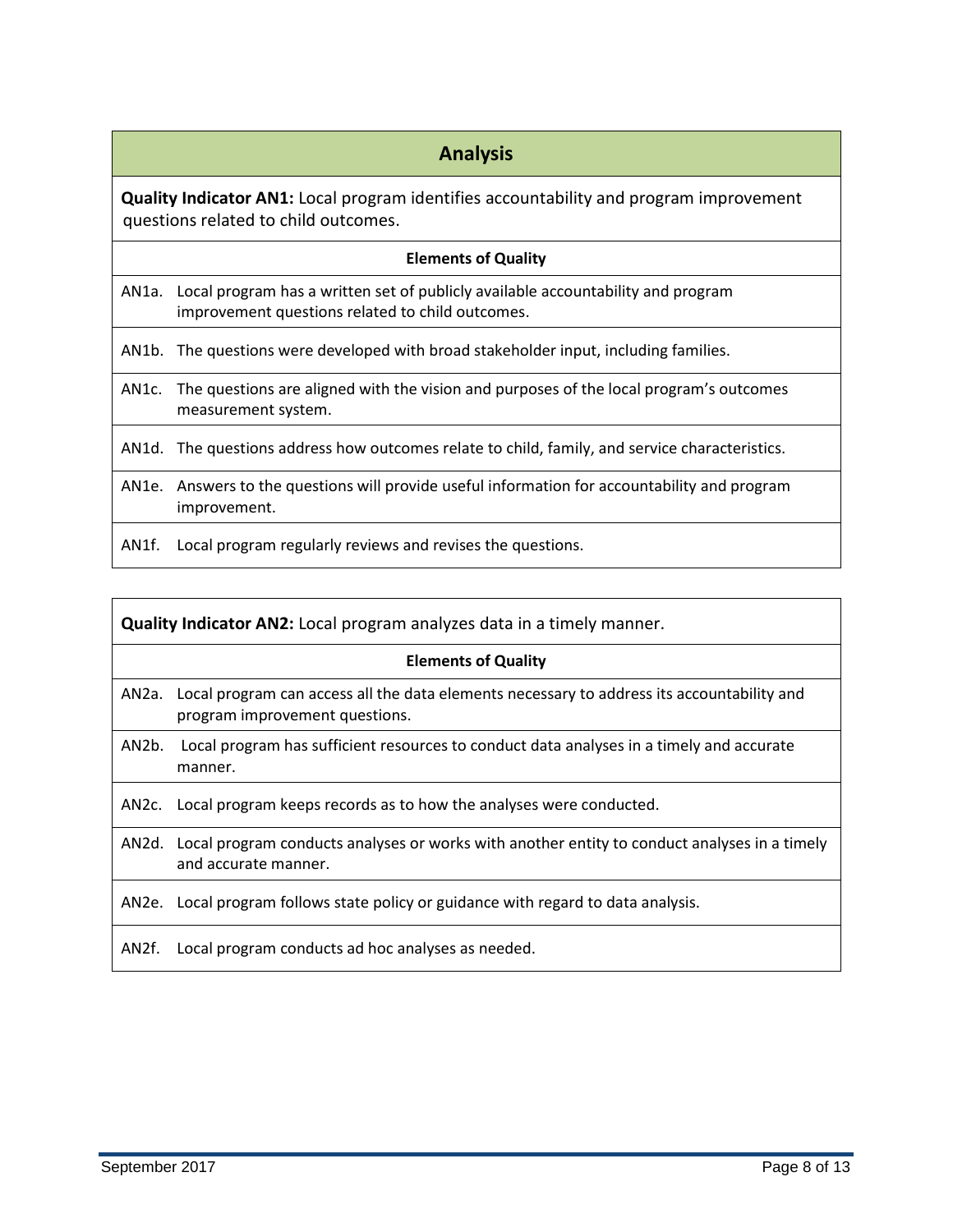<span id="page-8-0"></span>**Quality Indicator AN3:** Local program ensures completeness and accuracy of data.

#### **Elements of Quality**

AN3a. Local program routinely checks the completeness and accuracy of its data.

AN3b. Local program has evidence that the data are accurate.

AN3c: Local program regularly tracks missing and incomplete data and has implemented a plan for reducing missing and incomplete data.

AN3d. Levels of missing or incomplete data are less than 5% of cases.

AN3e. The data are representative of the children served in the program.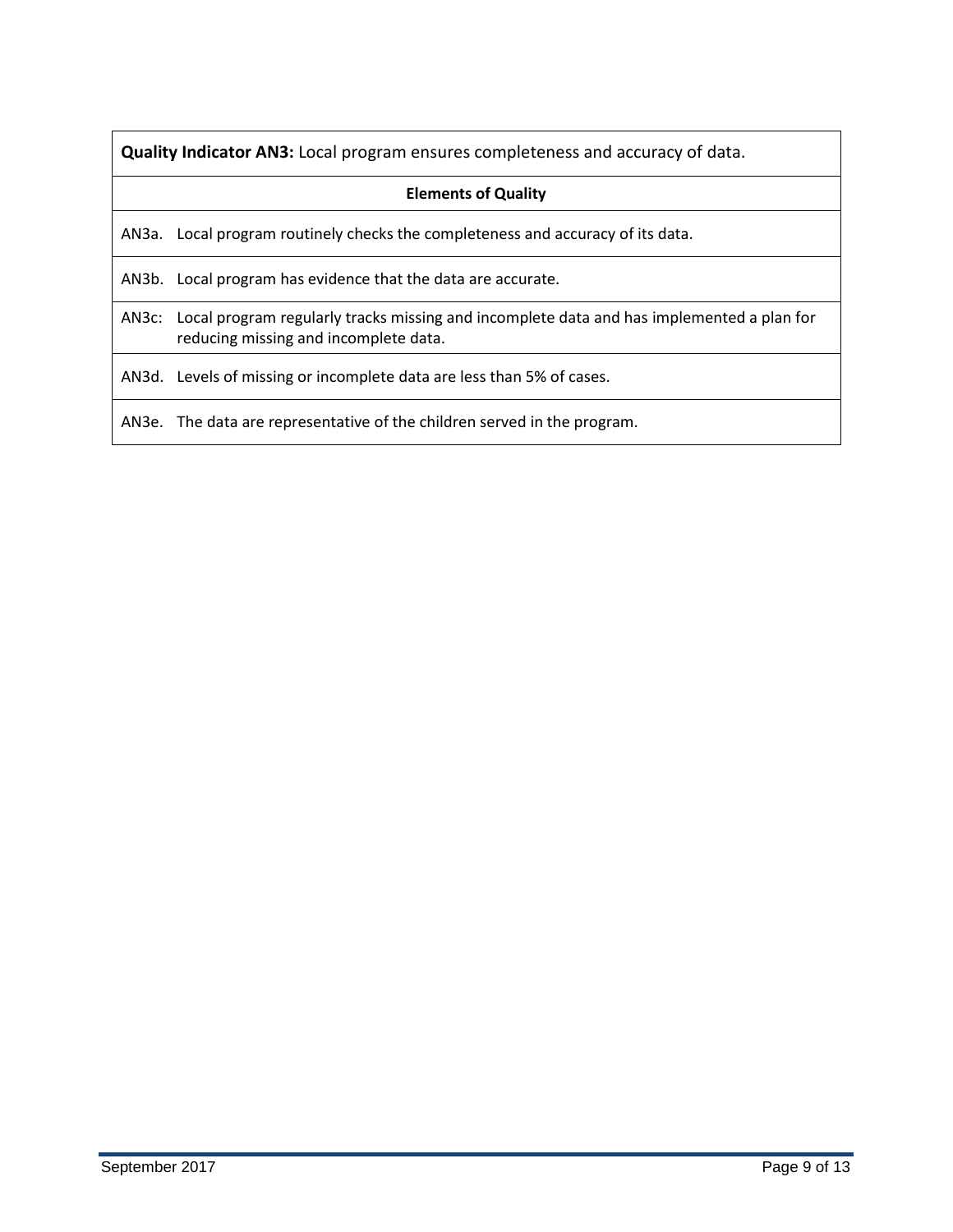## **Reporting**

<span id="page-9-0"></span>**Quality Indicator RP1:** Local program interprets, reports, and communicates information related to child outcomes.

| <b>Elements of Quality</b> |                                                                                                                                                                                                                                                                                  |  |
|----------------------------|----------------------------------------------------------------------------------------------------------------------------------------------------------------------------------------------------------------------------------------------------------------------------------|--|
| RP1a.                      | Local program interprets, reports, and communicates information related to child outcomes<br>in a manner appropriate to the size of the program (e.g., large programs disaggregate the<br>data).                                                                                 |  |
| RP1b.                      | Local program has procedures in place to address confidentiality issues raised by analyses<br>that produce cells with small numbers.                                                                                                                                             |  |
| RP <sub>1</sub> c.         | Local program conducts systematic and comprehensive review of analyses including<br>consideration of possible interpretations about child outcomes and the relationships between<br>outcomes and child, family, service, and system characteristics per the program's questions. |  |
| RP1d.                      | Local program includes representative staff in the process of developing interpretations.<br>Interpretations reflect stakeholder input.                                                                                                                                          |  |
| RP1e.                      | Local program staff are knowledgeable about the child outcomes and can explain results to<br>relevant audiences.                                                                                                                                                                 |  |
| RP1f.                      | Local program communicates results to target audiences for intended purposes in<br>appropriate formats.                                                                                                                                                                          |  |
|                            |                                                                                                                                                                                                                                                                                  |  |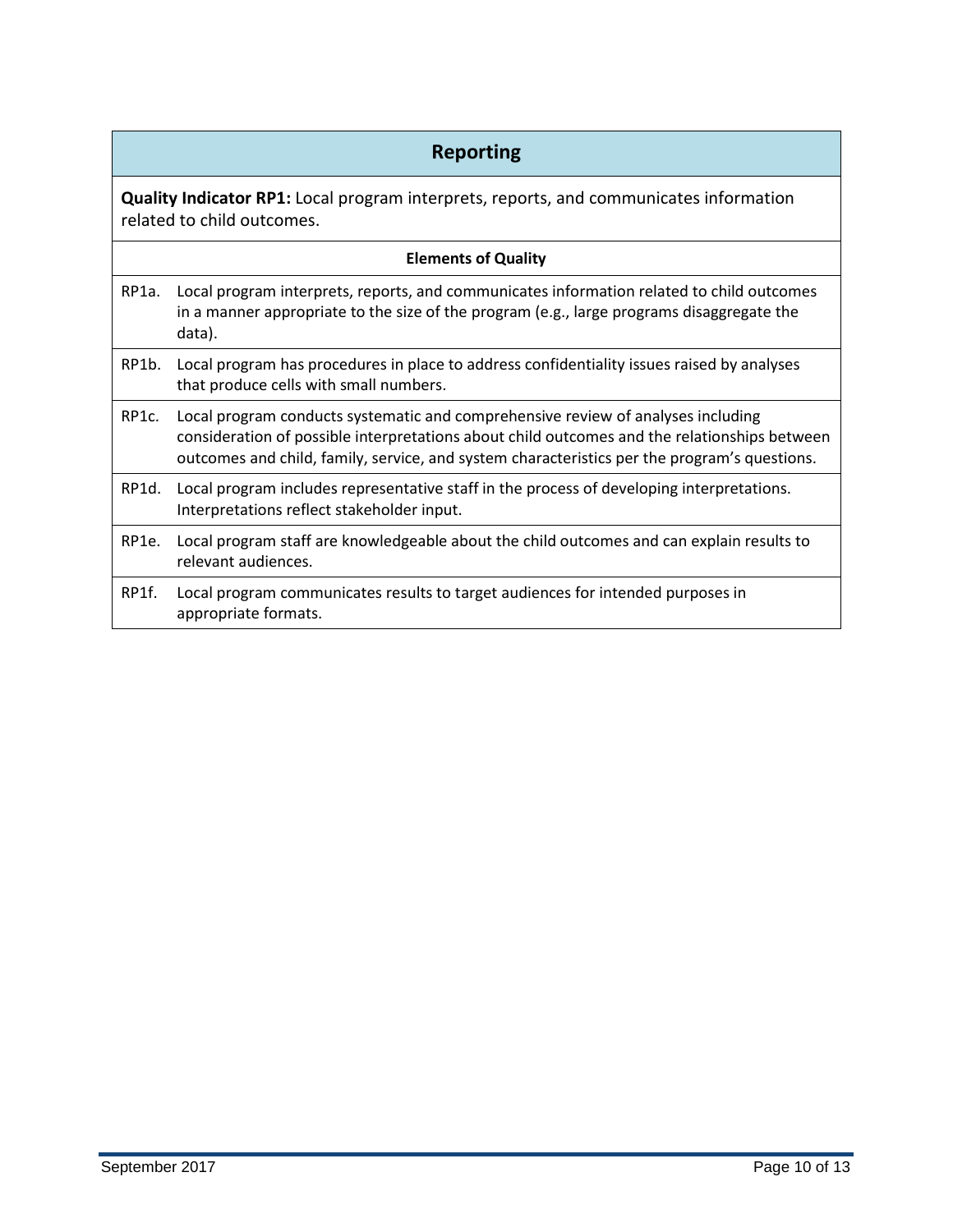## **Using Data**

<span id="page-10-0"></span>**Quality Indicator UD1:** Local program makes regular use of information on child outcomes to improve programs.

#### **Elements of Quality**

UD1a. Local program regularly implements a stakeholder process that includes families for considering the implications of child outcomes data and other data.

UD1b. Local program improvement activities are aligned with state plans and initiatives.

UD1c. Local program uses data to develop a plan for program improvement.

UD1d. Local program regularly implements and evaluates program improvement activities related to child outcomes.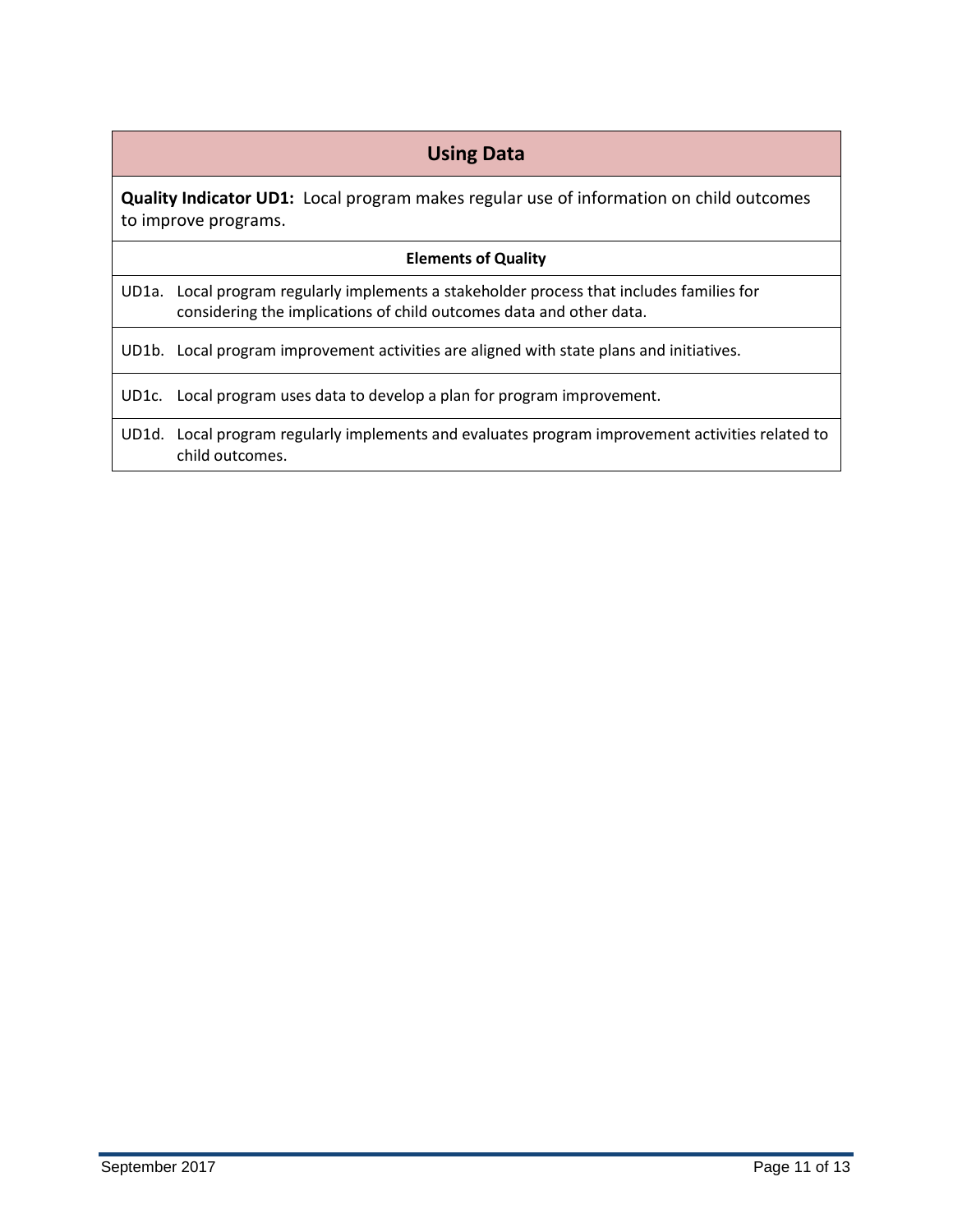## **Evaluation**

<span id="page-11-0"></span>**Quality Indicator EV1:** Local program evaluates its L-COMS regularly.

#### **Elements Of Quality**

EV1a. Local program regularly develops/updates a comprehensive evaluation plan addressing whether the individual components of L-COMS are being implemented as planned and producing intended results for the system.

EV1b. Local program implements its evaluation strategies according to plan.

EV1c. Local program regularly uses evaluation results to improve L-COMS components and the overall effectiveness of the outcomes system, and to revise the evaluation plan.